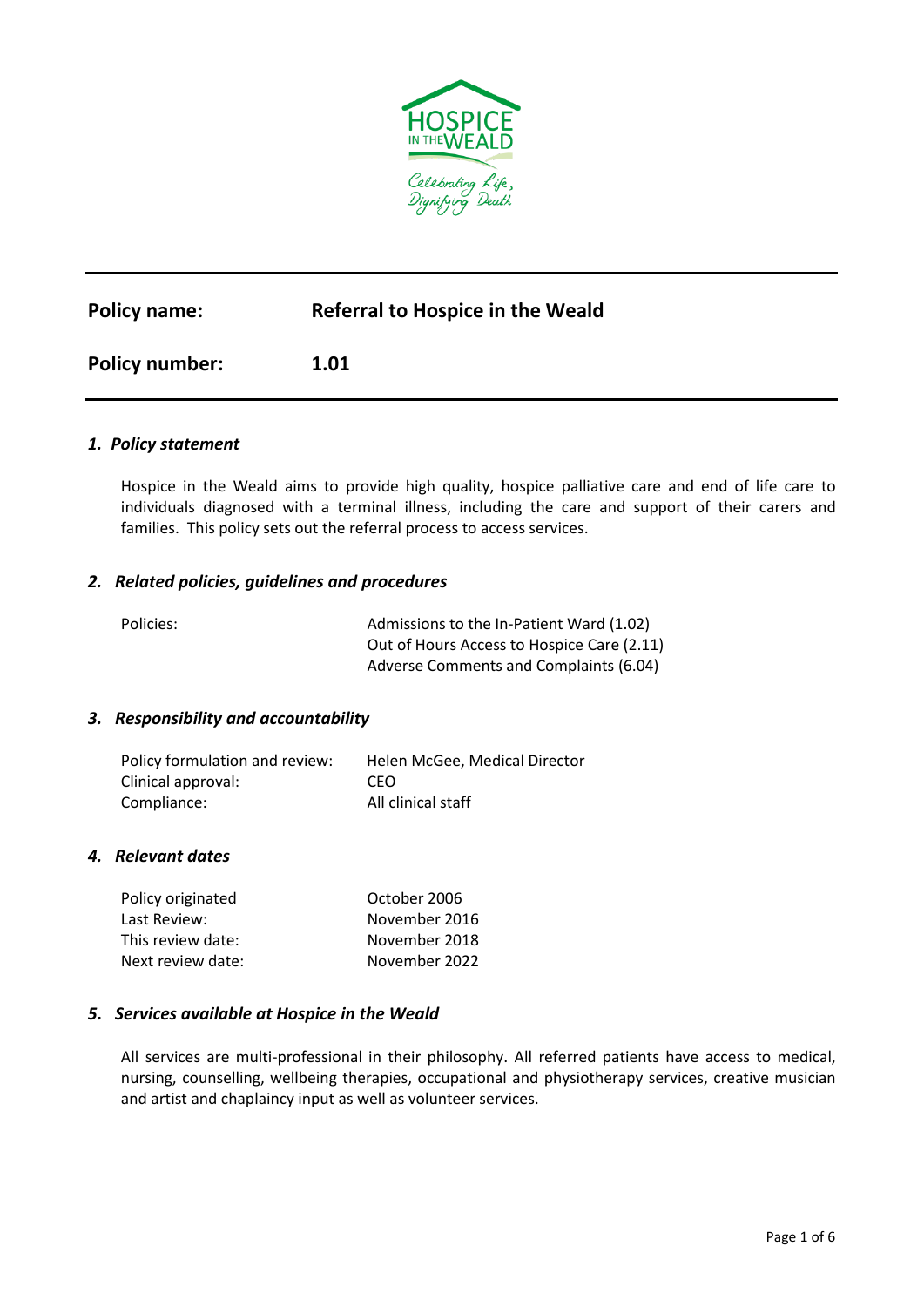### **Services available at Hospice in The Weald are as follows:**

- In-patient Ward
- Hospice Day Service
- Hospice in the Home
- Counselling and Support Services
- Cottage Hospice

Patients' family members and carers can access Hospice services while the patient is under our care. Once a patient has died, certain services such as bereavement support and wellbeing therapies will continue to be offered for an agreed time. In addition, bereavement support services are offered as a routine to all family members and carers of Hospice in the Weald patients, even if they have not accessed any other services prior to the patient's death.

Telephone advice is available 24 hours a day, 7 days per week for patients, their families and carers as well as healthcare professionals.

#### *6. Referral criteria for all services*

Patients are accepted into the service if they have been diagnosed with a terminal illness such as:

- advanced cancer;
- advanced degenerative neurological conditions;
- advanced heart failure (New York Heart Association (NYHA) Class 3 or 4);
- end stage chronic kidney disease (stage 4 or 5);
- end-stage dementia
- chronic obstructive pulmonary disease (this is not an exhaustive list).

As a guide for referrers we suggest referring patients who are thought to be in the last year of their life but will accept referrals for patients with longer prognoses for whom the complex nature of the illness requires a multi-professional approach to the control of symptoms, psychological, social and spiritual support.

We accept referrals for all appropriate patients who live in our notional catchment area of West Kent and north East Sussex. However, we believe strongly in patient choice and where patients who live outside our notional catchment area, request referral to our services we will endeavor to facilitate this on an individualized basis. If the patient lives too far away for us to carry out Home visits, we will make this clear at referral and, offer them our Hospice based services such as Hospice Appointments, telephone support, Hospice Day Services and C&SS support. We will liaise with their GP about this and confirm this in a letter to the patient (see Appendix 2).

# *7. Making a referral to Hospice in the Weald*

#### **Referral must always be made with the patient's agreement.**

Referrals can be made by:

- The patient or family member
- The patient's GP
- A member of the primary health care team / professions allied to medicine (PAMs)
- The patient's hospital consultant and / or member of the ward team
- Hospital and community palliative care teams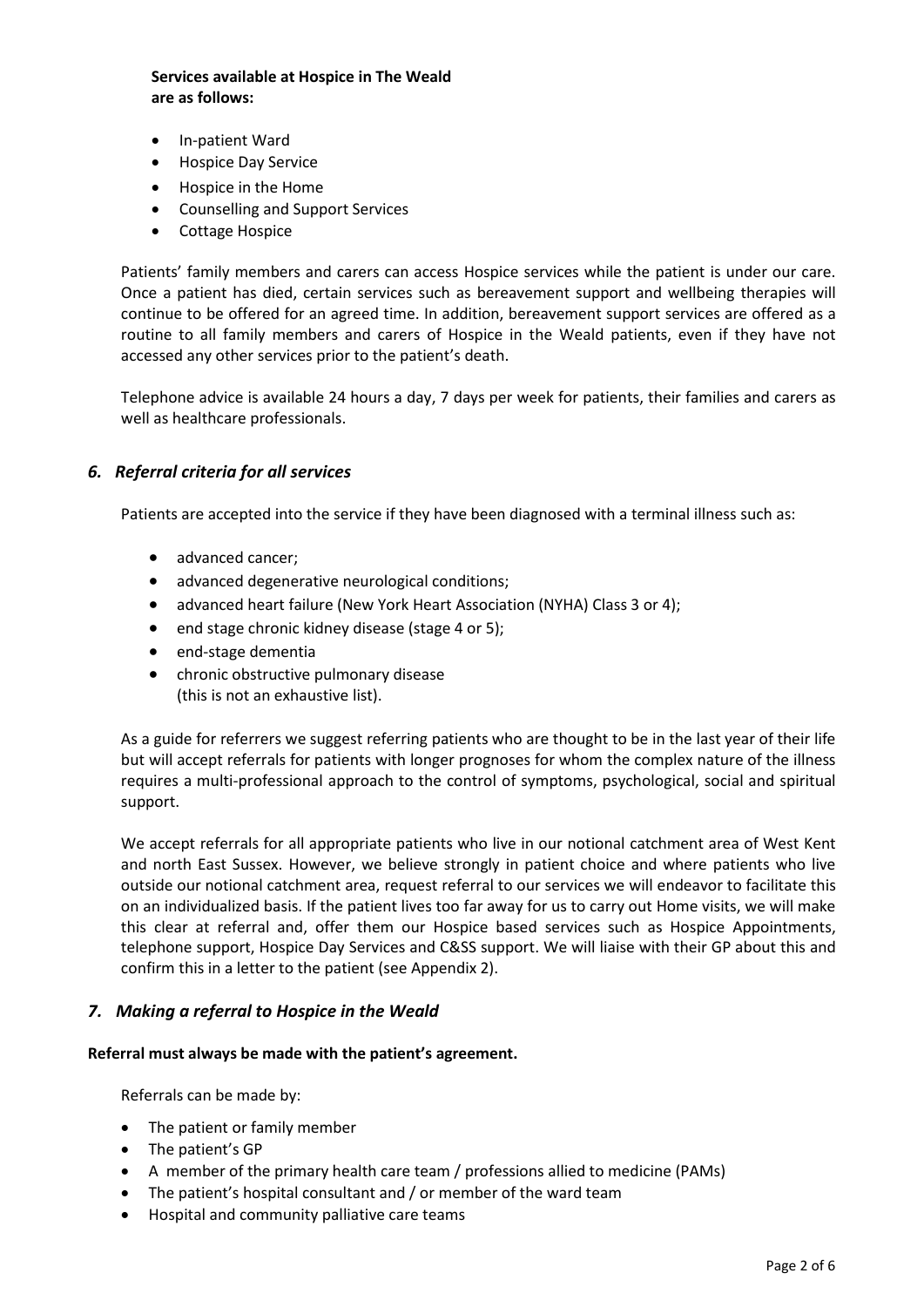- Hospices
- Nursing home staff

In all instances, the GP will be contacted to obtain background medical information and an assessment will be carried out with the patient to ascertain if they are suitable for the Hospice services and how we can best support them.

#### *8. The referral process*

Referrals to Hospice in the Weald can be made using the Hospice in the Weald referral form (**Appendix 1**), via telephone or via the Hospice in the Weald website. Medical summaries including current medication should be included with the referral form or contact with the GP will be made to obtain this information.

Urgent referrals are triaged by the Duty CNS. Contact with the referrer may be sought to clarify reasons for referral. The patient's GP or Consultant may also be contacted to confirm diagnosis. Once the referral has been accepted it will be assigned to the appropriate health care professional or service by the triaging nurse.

If the referral is not urgent the Care Records Team will contact the patient or next of kin and arrange an appointment. A Hospice Appointment will be offered, unless the patient is unable to come to the Hospice, then a home visit may be offered. Any queries or concerns will be discussed with the Duty CNS.

If admission is requested for patients not previously known to the hospice, contact with the patient's GP is made to inform them of the referral and to request additional medical information. Contact with the referrer is usually made. The patient will need to be assessed by a hospice CNS or doctor prior to the admission being agreed, unless the referral is made by a hospital palliative care team.

If a referral is made out of office hours, the details will be passed onto the relevant team the following day.

# *9. Inappropriate referrals*

Referrals may not be accepted for patients who do not have hospice palliative care or generic end of life care needs, or who are deemed to not meet any of the referral criteria. The nurse assessing the patient will explain this to the patient and liaise with the referrer to explain why the referral has not been accepted. Documentation of all contacts should be recorded in the patient's electronic care record (ECR) and the status changed appropriately.

#### **10.** *Response standards*

| <b>Urgent referrals:</b>  | Contact will be made by a member of the Hospice in the Home<br>team with the patient within 24 hours of receipt of the referral. to<br>arrange an appointment or give appropriate advice. |
|---------------------------|-------------------------------------------------------------------------------------------------------------------------------------------------------------------------------------------|
| <b>Routine referrals:</b> | Contact will be made by the appropriate Hospice professional<br>within 5 working days to arrange an appointment.                                                                          |

**For patients referred while in hospital, these standards apply from the day of discharge.**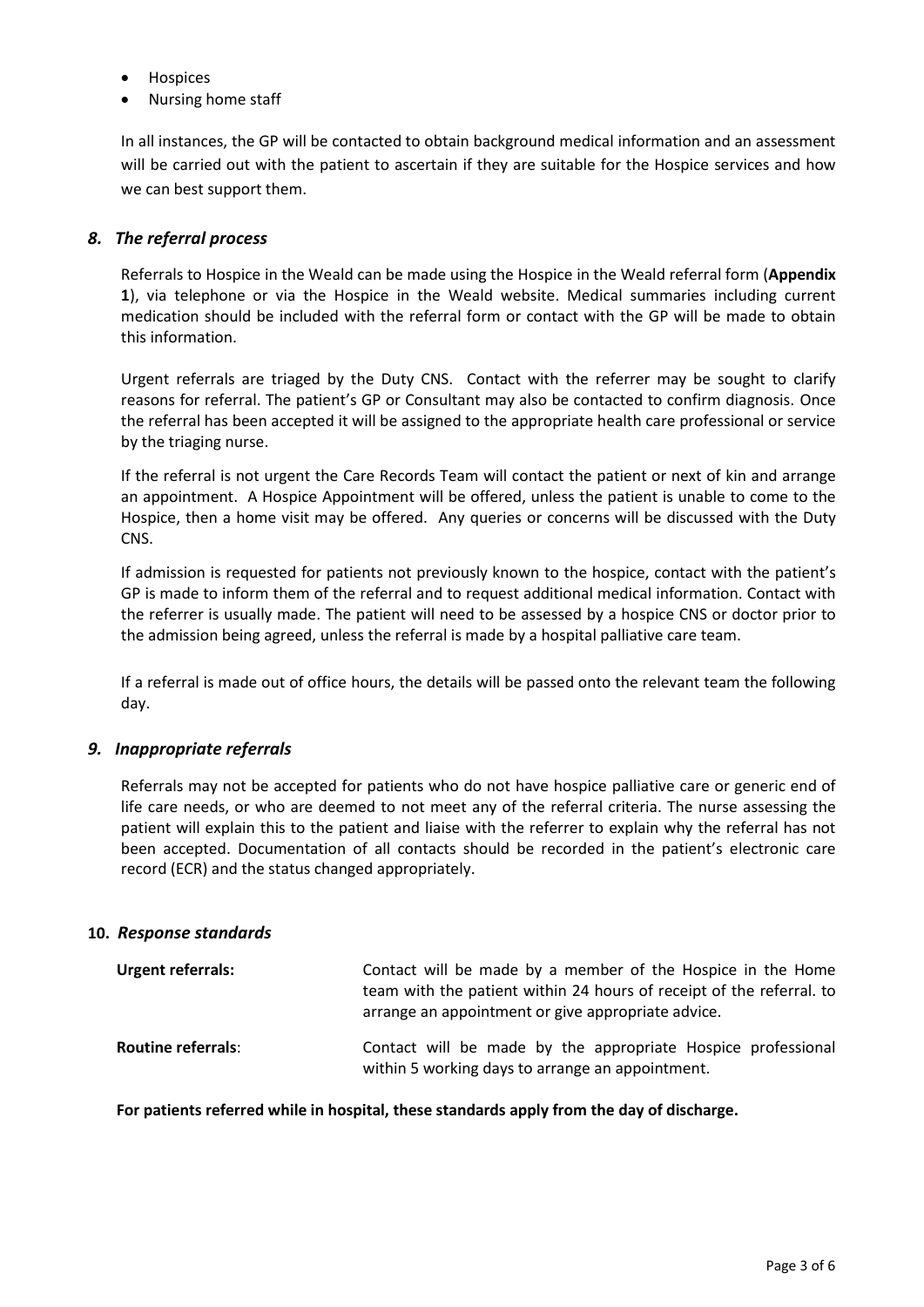# **11.** *Shared Care*

At Hospice in the Weald, we share the care of patients both internally and externally, with other health and social care professionals to ensure we are using an integrated approach to providing high-quality 24-hour care to patients referred to our services, including their families and carers.

# *12. Request for Hospice In Patient or Cottage Hospice admission*

Refer to the Admission Policy (1.02) for all In Patient Ward or Cottage Hospice admission requests.

#### *13. Adverse Comments/Complaints about Referral Process*

Feedback regarding the referral process to all services is welcomed and should be addressed to: -

Care Director Hospice in the Weald Maidstone Road Pembury Tunbridge Wells TN2 4TA Telephone: 01892 820500 e-mail: [michelle.ford@hospiceintheweald.org.uk](mailto:michelle.ford@hospiceintheweald.org.uk)

A copy of Hospice in the Weald's Adverse Comment and Complaint Policy (2.4) is readily available on our website

https://www.hospiceintheweald.org.uk/uploads/forms/6.4 Adverse Comments and Complaints Jan [\\_2015\\_B.pdf](https://www.hospiceintheweald.org.uk/uploads/forms/6.4_Adverse_Comments_and_Complaints_Jan_2015_B.pdf)

or from the above contact.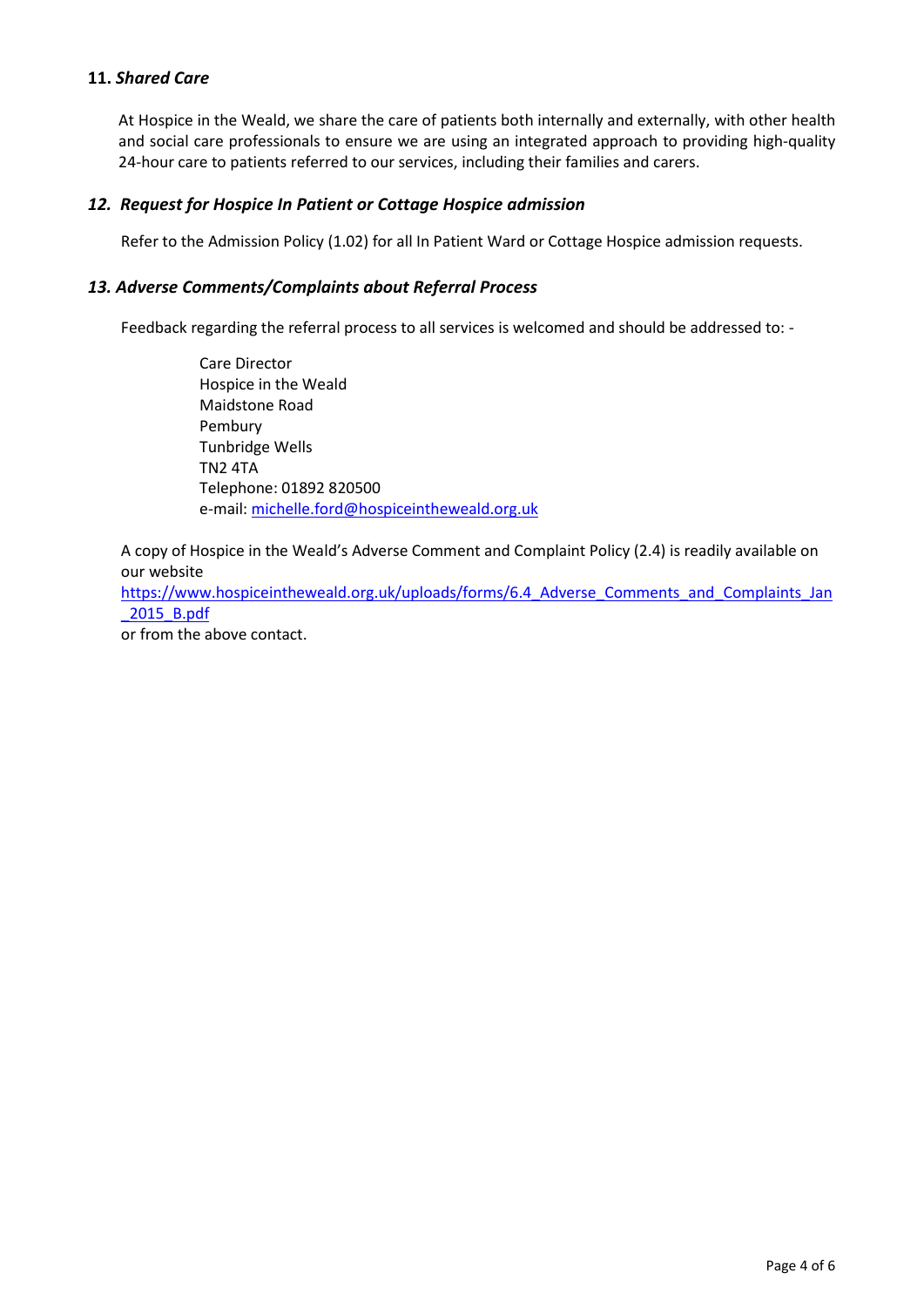

# **Referral Form**

**Email: [hitw.hospice@nhs.net](mailto:hitw.hospice@nhs.net) or call 01892 820515**

**We will endeavor to contact the patient within 2 working days of this referral being received. Please let us know if the patient is aware of this referral?**

| <b>Title</b>                                                                | <b>First Name</b> | <b>Surname</b>                  |
|-----------------------------------------------------------------------------|-------------------|---------------------------------|
| <b>NHS Number</b>                                                           |                   | <b>DOB</b>                      |
| Address inc.<br>postcode                                                    |                   |                                 |
| Telephone No.                                                               |                   | <b>Mobile</b>                   |
| Gender                                                                      | <b>Ethnicity</b>  | <b>Marital</b><br><b>Status</b> |
| <b>Current place of</b><br>care                                             |                   |                                 |
| <b>Estimated Prognosis</b>                                                  |                   |                                 |
| <b>Primary Diagnosis</b>                                                    |                   |                                 |
| <b>Reason for Referral</b>                                                  |                   |                                 |
| GP, name, address<br>and contact no.                                        |                   |                                 |
| <b>Family members -</b><br>name, address,<br>contact no and<br>relationship |                   |                                 |
| <b>Person completing</b><br>this form, name, job<br>title, contact no       |                   |                                 |